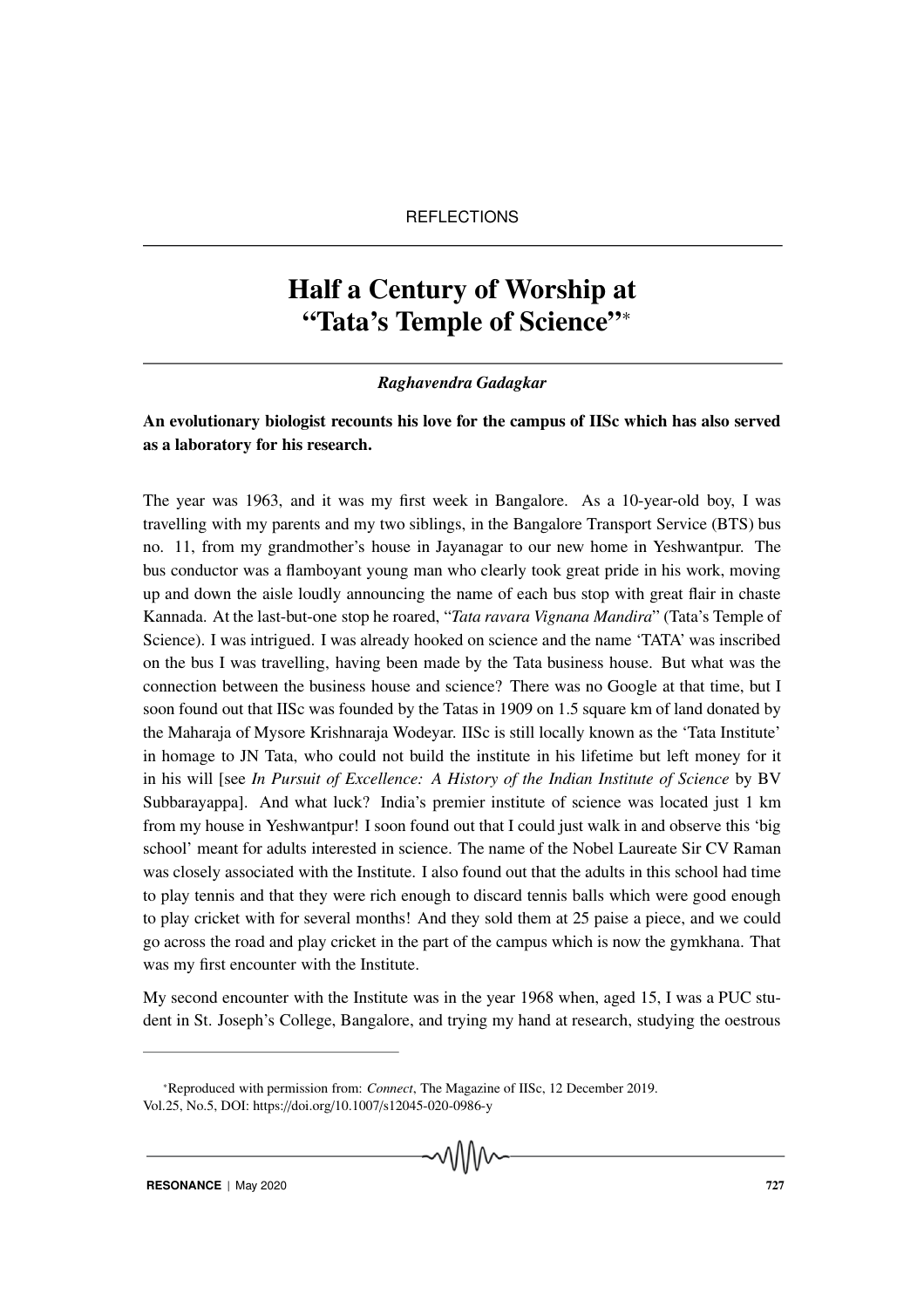**REFLECTIONS** 



(Photo: Thresiamma Varghese)

cycles of laboratory rats, which I kept at home. I went to the Institute's main library—called the JRD Tata Memorial Library—and was not let in. When I insisted that I needed to consult the *Journal of Endocrinology*, I was taken by the confused security staff to the head librarian, one Mr TKS Iyengar. He kindly let me in, albeit with a very skeptical smile. His skepticism I must say was justified because I did not understand a word of what I read in the *Journal of Endocrinology*! Nevertheless, it paid off in the end. My research was in preparation for the National Science Talent Search Scholarship Exam. Thus, my third encounter with the Institute was later that year when I was invited to the Department of Biochemistry of the Institute to be interviewed by a galaxy of experts headed by Prof PS Sarma, and I won the scholarship.

My fourth encounter with the Institute was in the year 1971 when, aged 18, I was a final year undergraduate student at Central College. I was smitten by two subjects, Animal Behaviour and Molecular Biology, neither of which were taught with any degree of passion or competence in my college. But for all its faults, Central College had an excellent library and enlightened librarians. My love for animal behaviour was born from reading *King Solomon's Ring* by the Nobel Laureate Konrad Lorenz and fuelled by the discovery of many colonies of the Indian paper wasp *Ropalidia marginata* on the windows of the Zoology and Botany departments. And my love for molecular biology was born from reading *The Double Helix* by another Nobel Laureate, James D Watson, and fuelled by the discovery of an exquisite organism, the lysogenic bacteriophage lambda, which unfortunately lived only in the pages of journals in the library.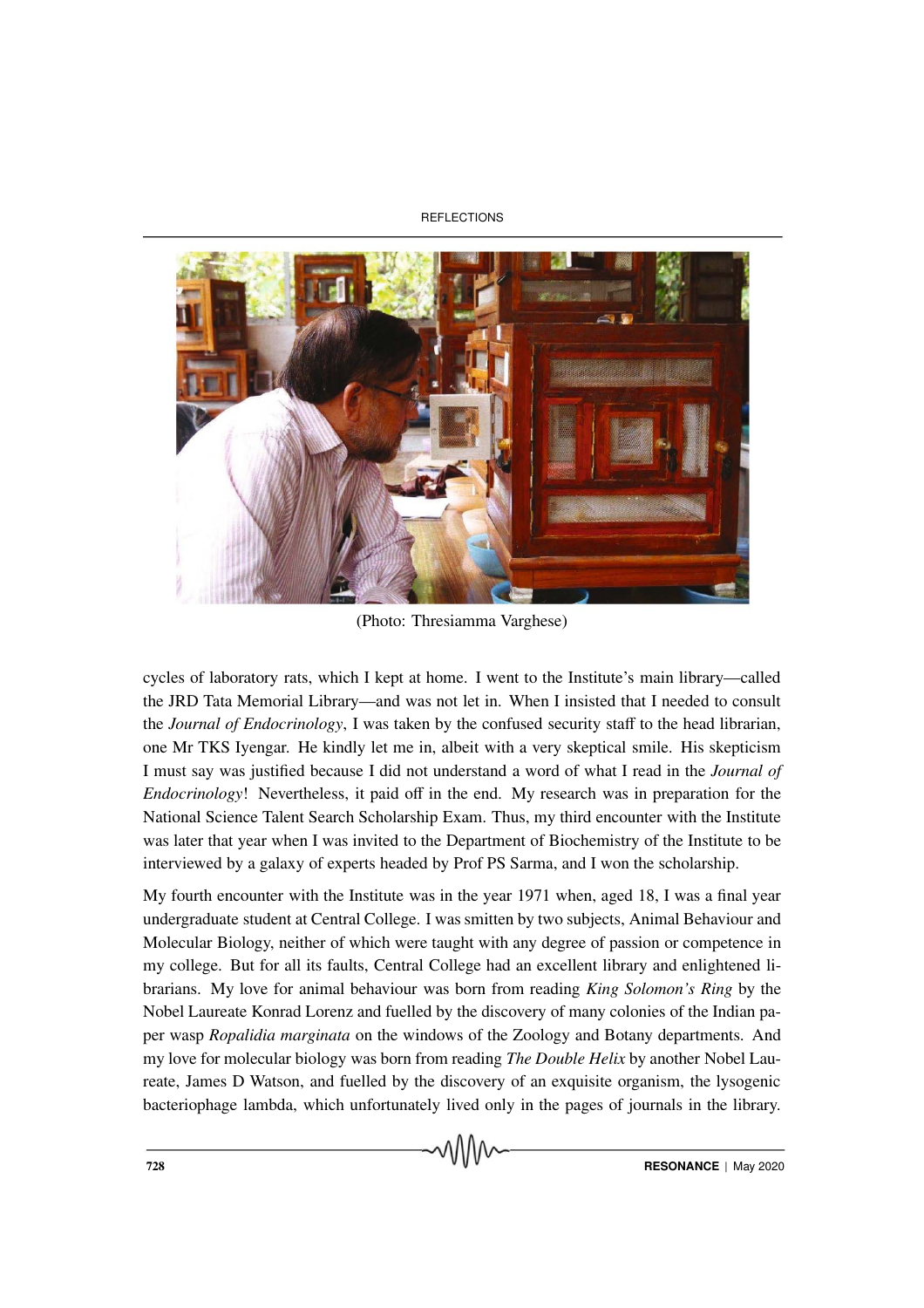#### **REFLECTIONS**



My favourite species on the campus, from left to right, top row: *Ropalidia cyathiformis*, *Ropalidia marginata* and *Apis florea*, bottom row: *Diacamma ceylonense*, *Vespa tropica*, and *Vespa tropica* with the envelope removed (Photos: Thresiamma Varghese and Raghavendra Gadagkar).

But I soon found its local avatar. One day, I jumped up from my chair in the library when I read in the pages of *Nature* that one CV Sunder Raj of the Microbiology and Pharmacology Laboratory of the Institute, had discovered our very own, Indian lysogenic bacteriophage. I promptly came to see him, and he showed me beautiful Petri plates in which the mycobacteriophage I3 had made transparent holes on a lawn of the bacterium *Mycobacterium smegmatis*. The 'I' in I3 was meant to denote Isolate 3, but I had no qualms about thinking of the 'I' as denoting India.

My fifth and final encounter with the Institute happened in the year 1974 when, aged 21, I was lucky enough to be admitted to the single vacancy in the interdisciplinary field of molecular biology and joined the by-now re-christened Microbiology and Cell Biology Laboratory for my PhD. I spent the next 5 years studying the alter ego of bacteriophage lambda, our own bacteriophage I3. Imagine my delight when I saw that the Institute campus was also home to innumerable colonies of my other love, the Indian paper wasp *R. marginata*. I managed to make bacteriophage I3 the subject of my professional study and the paper wasp *R. marginata*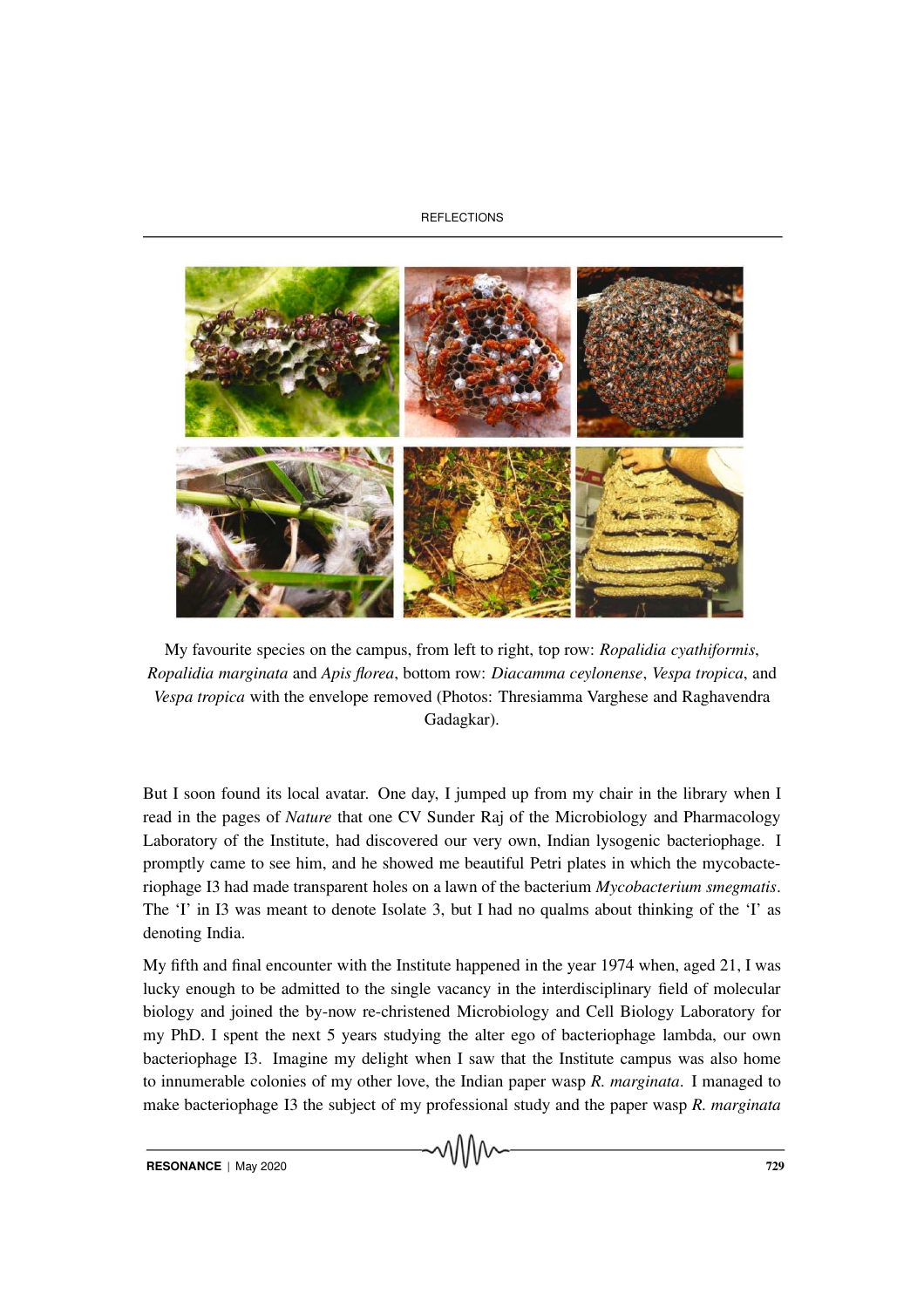#### **REFLECTIONS**

the subject of my hobby during those five heady years. At the end of my PhD, entitled *Physiological and Biochemical Studies on Mycobacteriophage I3*, I was in a serious dilemma, being equally in love with both I3 and *R. marginata*. The difficulty, or should I say impossibility, of doing cutting-edge research in molecular biology under Indian conditions was brought home painfully to me every day of my PhD. If I were to continue with molecular biology, it would have to be in the USA or some such developed country and then of course I could focus directly on the original bacteriophage lambda itself. It was very tempting—not so much the USA, but lambda. But if I could switch animal behaviour into my profession and molecular biology into a hobby, then of course I could stay in India and spend the rest of my life studying the Indian paper wasp *R. marginata*. I chose the latter option; I refused to go abroad even for a postdoc, stayed back in the Institute, with soft money for many years, and in the eyes of my 'mol-bio' mentors, moved backwards from molecular biology to animal behaviour! And I have never regretted it.

I have never forgotten that the reason for my shifting to animal behaviour while staying in India was to be able to do cutting-edge research. Very soon, it became all too easy, and fashionable, to practice even the science of animal behaviour with sophisticated laboratories, expensive technologies, large grants, and indeed with an infusion of molecular biology techniques. Nevertheless, I have carefully designed my research so as to need as little money and technology as possible. This has been made possible because the Institute campus is a laboratory par excellence. All my research in the last 40 years and more has utilised naturally occurring ants, bees and wasps on the campus of this remarkable Institute. The Indian paper wasp *R. marginata* has received the lion's share of our attention. Indeed, my goal has been to understand everything humanly possible about this fascinating species of social wasp, as I describe in my book, *The Social Biology of Ropalidia marginata* (Harvard University Press, 2001). Having discovered it by accident and admired it as a layman in Central College, having encountered an abundant supply of its colonies in the Institute and having decided after my PhD to focus the rest of my research career on the species, I was delighted to find that authorities in the field had opined that the genus *Ropalidia* holds the key to our understanding of the evolutionary forces that mould social behaviour. Twenty of my 22 PhD students have worked entirely on *R. marginata*. We study the wasps where they occur naturally, on the buildings and vegetation of the campus or bring them to the laboratory for more difficult experiments. Our laboratory, which we call the Vespiary, is a simple large room enclosed in wire mesh on all sides, permitting the wasps to fly in and out as they please. All studies on naturally occurring colonies have been carried out on the campus and most of our wasps brought into the laboratory have also come from the campus. Only because we were concerned about depleting the population of wasps on the campus, have we sometimes collected wasps for laboratory work from outside the campus.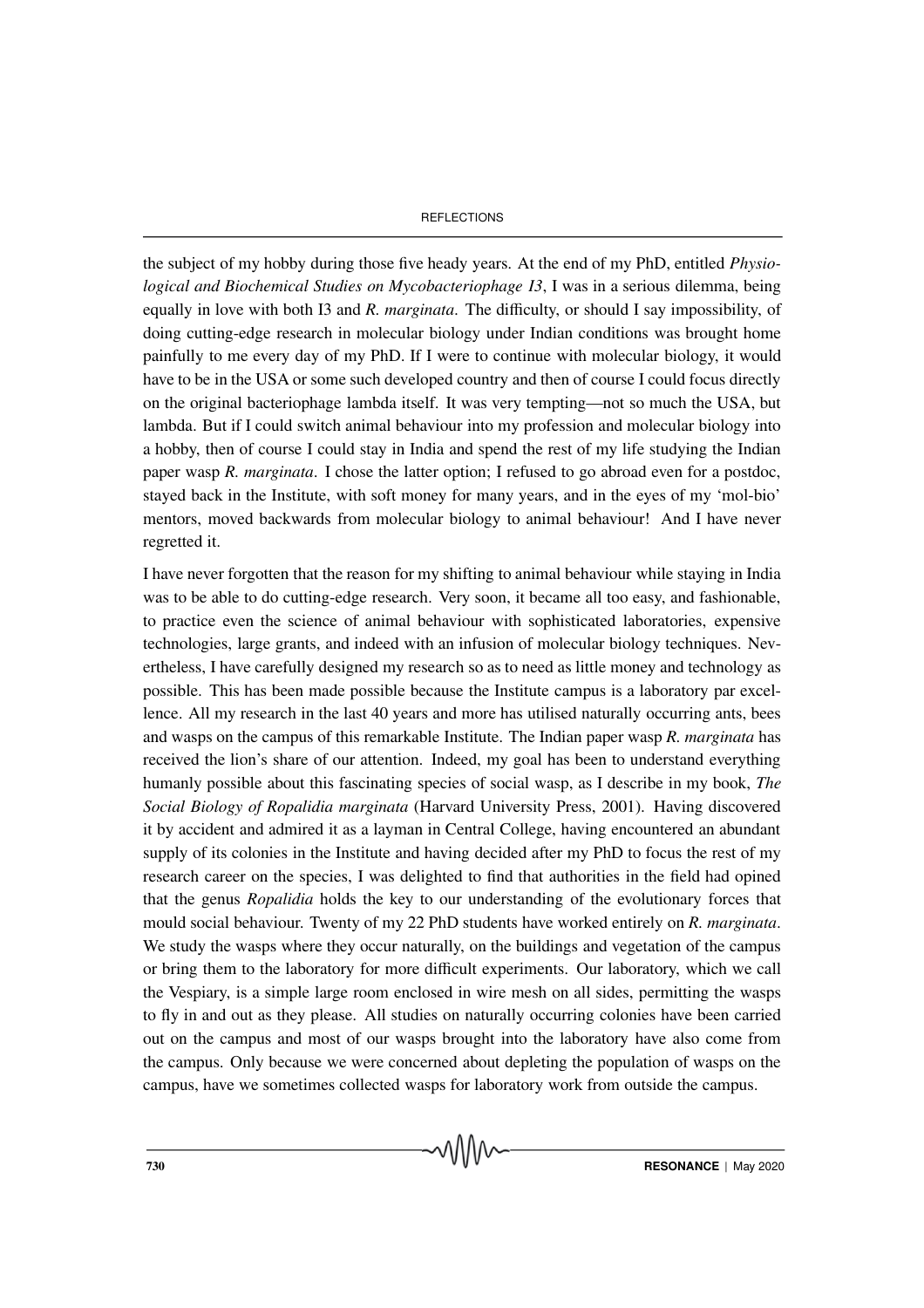**REFLECTIONS** 



A satellite image of our study site on the campus (Image courtesy: Souvik Mandal).

Occasionally, we have turned our attention to the related species *Ropalidia cyathiformis*. For reasons that we do not understand yet, this second species does not fare well in the lab, and therefore all our work has been on natural colonies on campus. Two of my PhD students chose not to work on the wasps.

One of them studied the Asian dwarf honeybee *Apis florea*, also on the campus, and the other studied the queenless ant, *Diacamma*, and yes, also on the campus. We have conducted a longterm study of the population dynamics of the ant *Diacamma ceylonense* entirely in the Jubilee Gardens of the campus. During this study, we also found a remarkable karyotypic instability in this ant species. One of my more recent students decided not to investigate the wasps at their nests. Instead, he chose to research the homing and navigational abilities of the wasps when outside their nests. All his sophisticated field studies were done entirely on the campus. We undertook a two-year study developing and standardising sampling methods for estimating the diversity and abundance of forest insects in the Western Ghats. All the pilot experiments in preparation for this study were of course most conveniently done on the campus. My students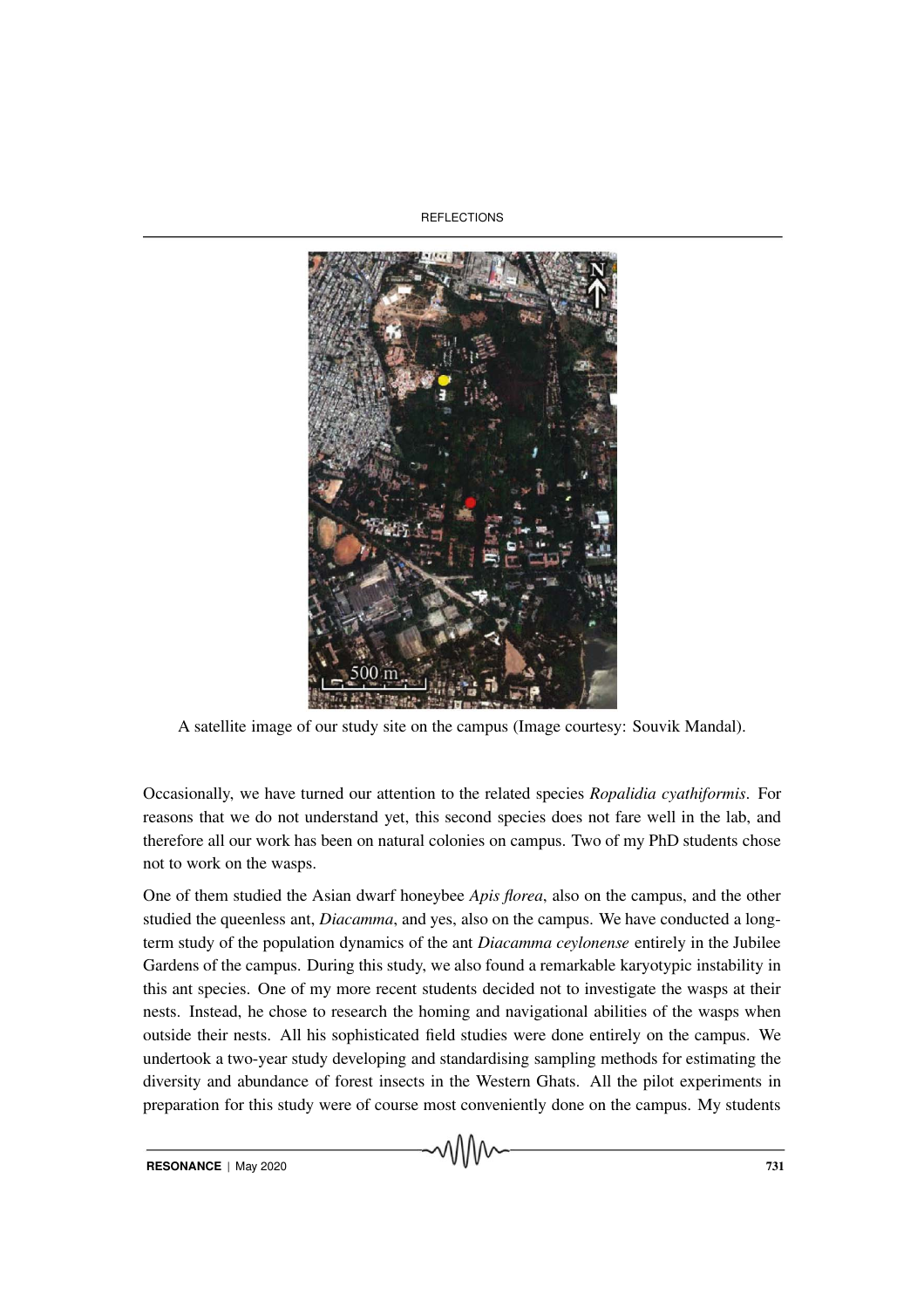#### **REFLECTIONS**

and I have undertaken a detailed survey of ants of the campus, finding 112 species so far.

Just as my favourite research subjects *R. marginata* and *R. cyathiformis* reside on the campus, so do their most important predatory wasps, *Vespa tropica* and *Vespa a*ffi*nis*. These are remarkably large and complex wasp societies building multistoried paper nests. I had a memorable and dangerous experience collecting one of their large nests built on a tree and hanging precariously in front of the nursery. Incidentally, the wire mesh of the Vespiary is designed to keep the predatory wasps out while letting *Ropalidia* through. More recently, I had the great pleasure of teaching organismal biology to the first semester undergraduate students of the Institute for six years. All the practicals for the students utilised the biodiversity on the campus. One of their main projects and perhaps the most interesting one was the 'ant walk' during which they learned how to sample ants, compute and explain their levels of diversity and abundance.

I have had the privilege of living on the campus for most of my life, first in the student hostel blocks D-09 and N-17, then in the Kaveri married students' apartment, followed by staff faculty quarters D-240, E-35 and DQ-18. I have not been away from the campus for more than three months at a time since I joined the Institute in 1974, or indeed from Bangalore since I moved here in 1963. I cannot imagine a better place to raise a family—my son Vikram grew up with the biodiversity of the campus as part of his family, becoming an avid birdwatcher and publishing scientific papers on the birds of the campus even before he graduated from high school, which was also on the campus. He now studies (https://gadagkar.zuckermaninstitute.columbia.edu/pub lications) how the brains of birds help them to learn their species-specific songs.

It surprises me that, barring a few of my colleagues from the Centre for Ecological Sciences who conduct small parts of their research on the campus, many more of us do not take advantage of the animal and plant life on campus for our research and teaching. It bothers me that most people do not even appreciate the uniqueness of our campus – their ignorance is so great that they think that our campus needs re-branding. They fail to appreciate that a rich biodiversity is the brand of our campus, that has been bequeathed to us over millions of years of evolution and by the foresight of JN Tata and the Wodeyars and sustained by the wisdom of our directors such as CV Raman, Satish Dhawan and CNR Rao. If we cannot pursue modern biology on a campus that is home to over 112 species of ants, 25 species of bees, 50 species of wasps, 140 species of butterflies, 110 species of birds, 17 species of snakes, 20 species of dragonflies and damselflies, 60 species of spiders, and 112 species of trees, something must be wrong with us, and/or with modern biology.

I wonder if anyone else has been so blessed as to have their personal and professional lives so intimately linked to the magnificent campus of this hallowed institution. Fifty years of worship at 'Tata's Temple of Science'— I cannot imagine a better life.